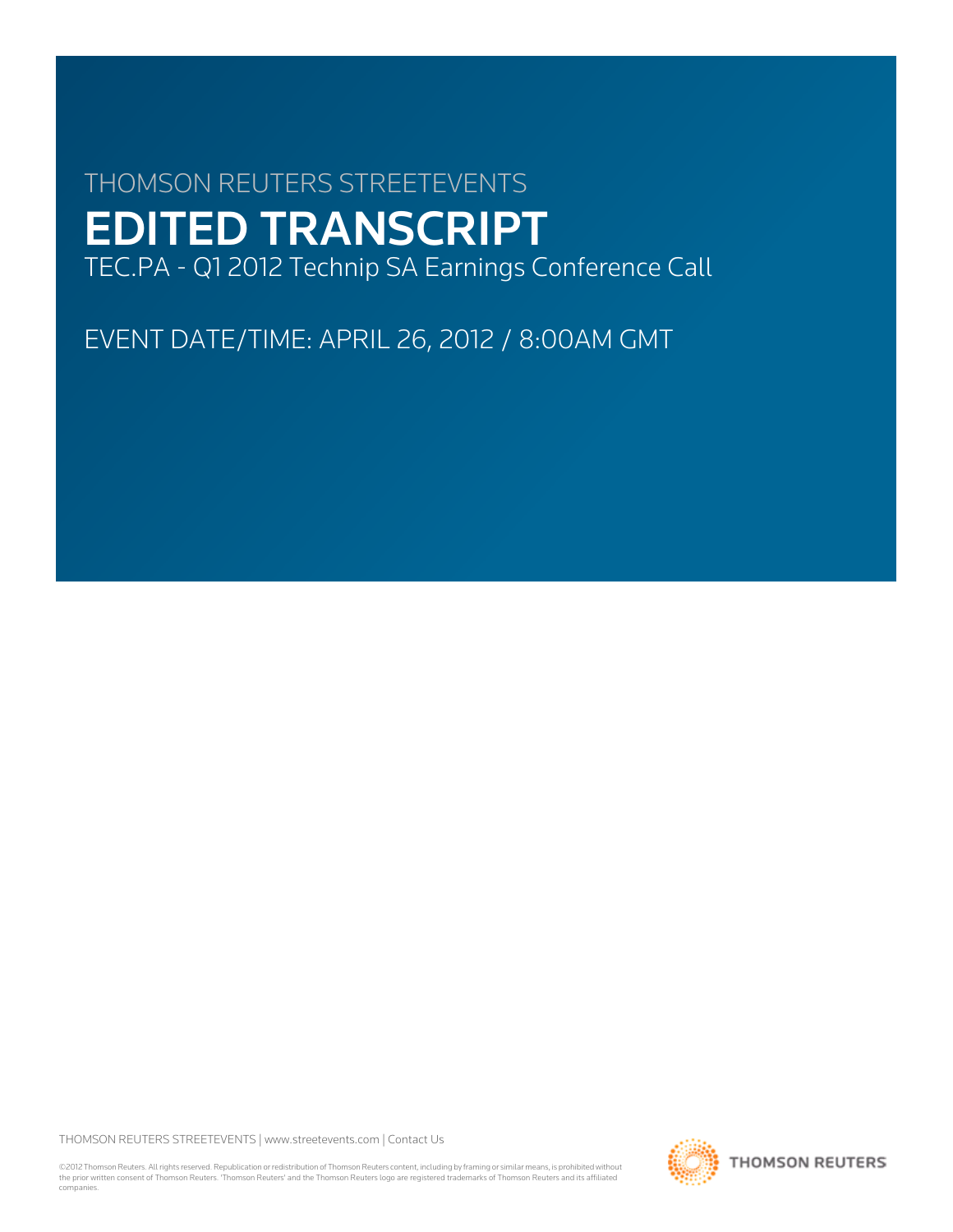# **C ORPORA TE P A R TICIP ANTS**

**[Thierry Pilenko](#page-1-0)** *Technip SA - Chairman & CEO* **[Kimberly Stewart](#page-1-1)** *Technip SA - VP, IR*

# **C ONFERENCE C ALL P A R TICIP ANTS**

**[Julian Waldron](#page-3-0)** *Technip SA - CFO* **[Ian Macpherson](#page-5-0)** *Simmons & Co - Analyst* **[Alex Marie](#page-6-0)** *Exane BNP Paribas - Analyst* **[Phillip Lindsay](#page-8-0)** *HSBC Global Research - Analyst* **[Guillaume Delaby](#page-9-0)** *Societe Generale - Analyst* **[Henry Tarr](#page-10-0)** *Goldman Sachs - Analyst* **[Mick Pickup](#page-11-0)** *Barclays Capital - Analyst* **[Fiona Maclean](#page-13-0)** *BofA Merrill Lynch - Analyst* **[Christyan Malek](#page-14-0)** *Nomura International plc - Analyst* **[Jean-Luc Romain](#page-16-0)** *CM-CIC Securities - Analyst*

# **PRESENT A TION**

#### **Operator**

Good morning, everyone, and welcome to Technip's first quarter results conference call. As a reminder, this conference call is being recorded. At this time, all participants are in a listen-only mode. Later, there will be a question and answer session.

<span id="page-1-0"></span>I would now like to turn the call over to your host for today's conference call, Mr.Thierry Pilenko,Technip's Chairman & CEO. Please go ahead, sir.

#### **Thierry Pilenko** *- Technip SA - Chairman & CEO*

Good morning, ladies and gentlemen, and thank you for participating in Technip's conference call. I'm Thierry Pilenko, Chairman & CEO of Technip. And with me are Julian Waldron, CFO; Arnaud Real, our Deputy CFO; as well as Kimberly Stewart, Apollinaire Vandier, and Chaun Wang from our Investor Relations team.

<span id="page-1-1"></span>I will turn you over to Kimberly who will go over the conference call rules. Kimberly.

#### **Kimberly Stewart** *- Technip SA - VP, IR*

Thank you,Thierry. I would like to remind participants that you can download the first quarter 2012 results, press release and presentation on our website, technip.com.

Participants are reminded that statements made during the conference call today which are not historical facts are forward-looking statements within the meanings of the Private Securities Litigation Reform Act of 1995. Readers and listeners are strongly encouraged to refer to the disclaimers, which are an integral part of today's slide presentation, which you may download, again, from our website. Also, an audio replay of today's call will be available in approximately two hours after the call ends.

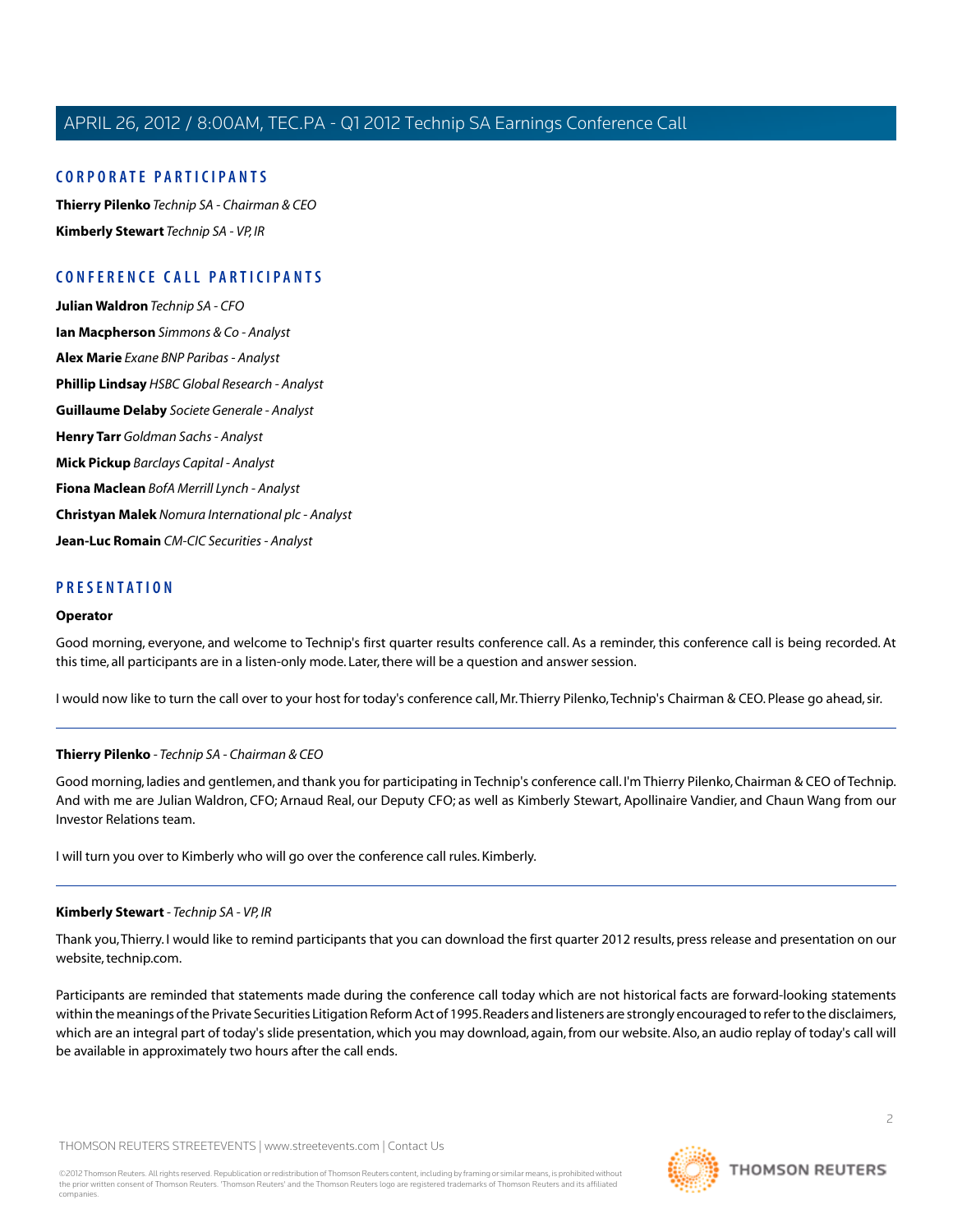I now hand you back to Thierry.

# **Thierry Pilenko** *- Technip SA - Chairman & CEO*

Thank you, Kimberly. So our first quarter performance was very much in line with our expectations. Revenue was EUR1.8 billion, up 23% year on year, and Julian will provide you more details on this later in the call.

I think the most striking aspect of the first quarter was our very strong order intake of EUR3.3 billion, which reflects the trends that we highlighted 10 weeks ago during the 2011 full year conference call where we said that the tendering activity in general is much higher than a year ago, with momentum across nearly all our markets, which is driven by our customers' desire to bring new reserves into production, particularly for the upstream.

So this is well illustrated on slide 5, where you can see that our Subsea segment order intake for the first quarter 2012 was nearly EUR1.9 billion, made up of project awards on basically all the major oil and gas offshore bases.

In the North Sea, the market continues to be very active.We've won several small and medium-sized contracts, but they're complemented by also very large and complex projects.Two examples are Quad 204 EPIC contract in the UK, which consists in replacing an existing production system, and with a new solution which involves both rigid and flexible pipes. And also, the Asgard project in Norway, which again illustrates the increasing complexity of subsea processing in the North Sea.

As we stated in February, we have also been in a position to book our new S-lay and Heavy-lift vessels on several projects, notably offshore Australia and China, as announced yesterday in a project that we won in China.

This commercial success, combined with Jubilee Phase 1 in Ghana, show a good position in this market with the addition of the G1200 and G1201 vessels.

In the US Gulf of Mexico, we have been awarded several subsea projects notably for Lucius development, which will be performed with a Deep Blue, while, in Brazil, technology continues to be a strong differentiator, as illustrated by the award of high pressure, gas injection, flexible risers for Guara & Lula Nordeste pre-salt developments.These contracts altogether contributed to a record Subsea backlog of EUR5.7 billion.

Now turning to slide 6 in our Onshore/Offshore segment, the order intake, in this quarter is EUR1.4 billion, with contracts across continents. For once, Europe had a good level of awards, with renewal of offshore platform activity for Technip in both Denmark and Norway.The large EPC contract to build the Burgas refinery in Bulgaria also highlights Technip's leadership in refining, and our strategy to get involved in our customers' key projects very early in the lifecycle.

Also, in Malaysia, as you know, we've been strongly focused in developing local engineering capabilities, and this is continuing to bear fruit, as we got the award of the RAPID petrochemical and RAPID refining complex FEED, which is really a landmark project for future activity in the region. This project is going to be very huge and over a number of years, so we are in the right place with the FEED.

In parallel, we were very successful in securing various offshore and onshore contracts in Americas and the Middle East.

Moving to slide 7, as I stated in February, we are maintaining our momentum to our build organic and non-organic growth in terms of vessels, plants, but also human resources, and we've been able to recruit a fairly significant amount of people throughout the world. And if we look at the evolution from January 2011, we've been increasing our workforce by about 5,000 people around the world. So this growth is supporting our now record backlog of EUR12.3 billion, and providing us good project execution capabilities.

Going back to this backlog, it remains very well diversified. Our positions in the regions with growth opportunities continues to be strong, notably in Latin America, Asia Pacific and North Sea. And if you look at the growth of the Shallow Water portion, it actually reflects projects won recently,

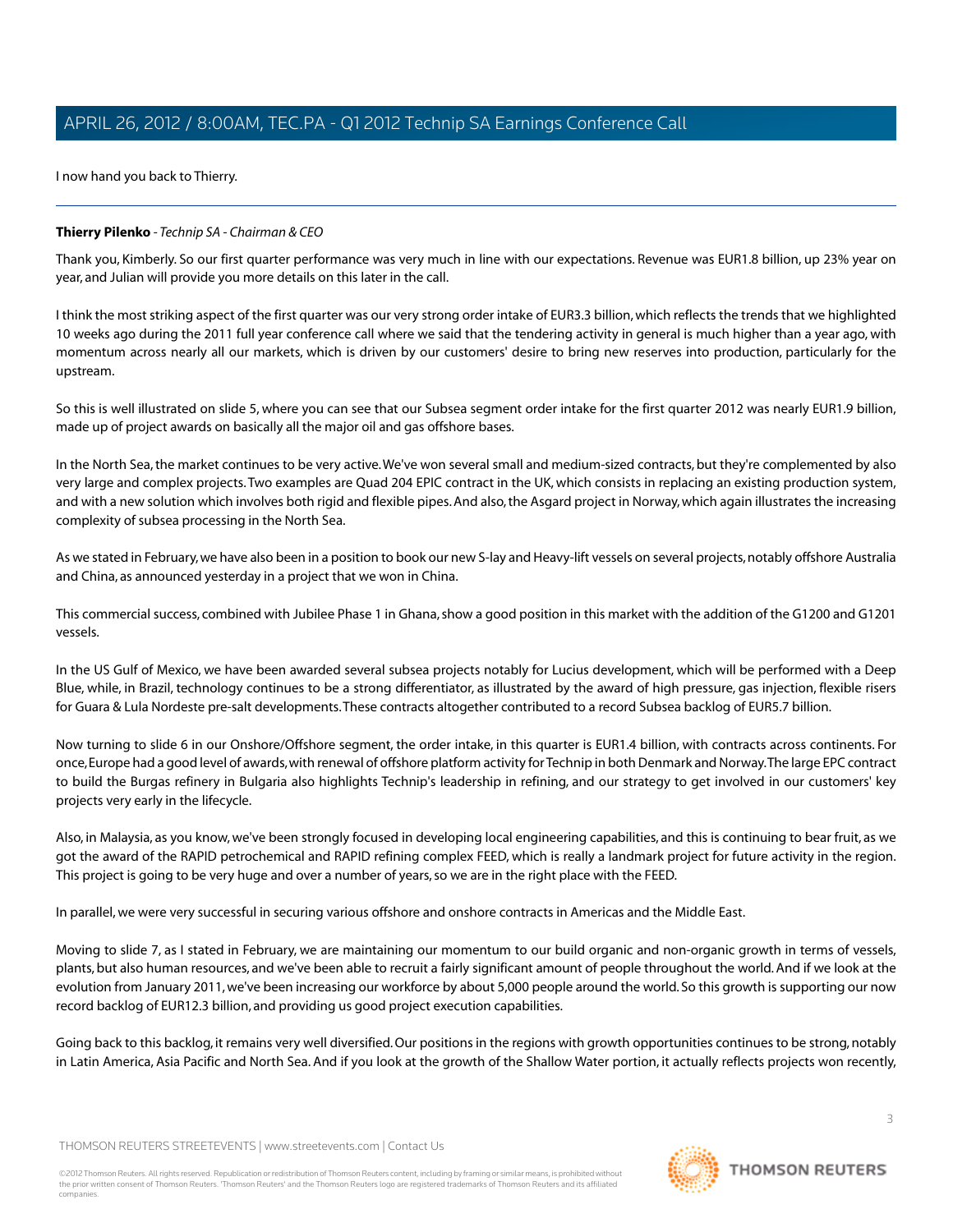particularly in the North Sea, where most projects continue to fall in the category of Shallow Water, even though they are more complex than in the past. So the North Sea, Asia Pacific and Venezuela are big contributors to this Shallow Water portion.

Onshore/Offshore, refining continues to be strong, driven by our clients' need to develop new capacities in emerging countries in particular, or upgrade existing production units. And while new conventional and unconventional gas discoveries should continue to grow our exposure to petrochemical, gas and LNG and the FLNG markets.We'll come back to that in a minute.

<span id="page-3-0"></span>I'll now turn you over to Julian, who will go over the financial highlights of this quarter and the year.

#### **Julian Waldron** *- Technip SA - CFO*

Thierry, thank you very much. I'll turn to slide 10 and the first quarter 2012 Subsea highlights. And here, I've got a couple of points that I wanted to mention.

So first, as you can see from the details on the slide, we were busy across a lot of projects in our various regions, although there was no major project that was turned over to the client in the quarter.

Second, in the North Sea, we were working hard to catch up on work held over from 2011 due to the weather conditions, and we were quite successful in catching up on a lot of this on some key projects, such Islay Fairfield and Gulf in the quarter.We need to continue to do this over the next few months to maintain the momentum on that and to meet the client needs.

Next, as you can see from the last bullet, we have vessel utilization for the whole fleet of 62% in the first quarter. If you look back a year ago, we were at 65%, and it's worth spending a moment maybe to understand the underlying moving parts.

First, the -- if we look at if you will at the ex-Technip fleet, we had about 30% more dry dock and maintenance days in the first quarter 2012 compared to a year ago, and this increase, for example, included planned maintenance on the Apache II, the Deep Blue and the Deep Pioneer during the quarter.

Second, the 62% covers all of the fleet, including the newer additions, the S-Lay and the Heavy-lift vessels, and these of course were less utilized than the Reel-lay and the Flex-lay vessels. So taking these factors into account, I think we conclude that the underlying trend for utilization continues to be for improving utilization.

Subsea operations in the first quarter gave a sharp rise in revenues, and a rise from EUR100 million to EUR116 million in operating profit. The performance of the S-Lay and Heavy-lift assets, the ex-global assets if you will, was very much in line with our expectations. They're now fully integrated into the Subsea segment, and it's difficult to give or to separate them out now from operations. As an estimate, we think that if you were to exclude the acquisitions, we would have turned in a margin performance quite similar to last year.

Turning to slide 11, Onshore/Offshore, three projects to comment on I think in the list.The first fabrication of the Lucius Spar is moving well in our yard in Pori, and the first structures of the hull are really taking shape now.

Second, we completed the FEED of the first of the Petronas FLNG project.That was delivered to the client in the quarter. And we're now awaiting the client's decision on whether or not to proceed.

Third on Prelude, we're moving well through the procurement phase, and we were able to recognize some additional order intake in the quarter.

Overall, the segment operating margin at 6.6% was right in the middle of our target range, so we're very much on track to meet the full year outlook.

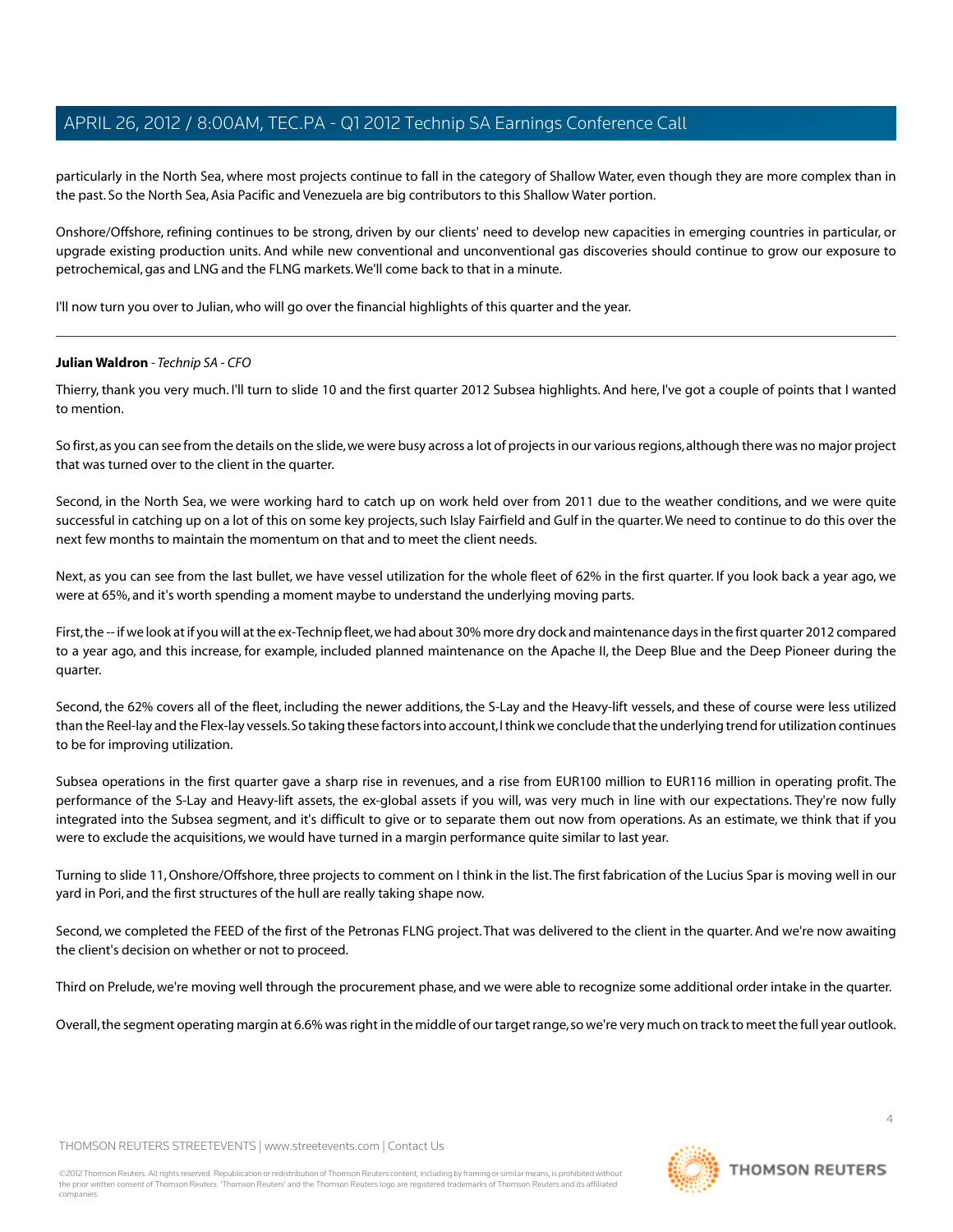So on slide 12, if we summarize at the Group level, so revenue up strongly. Depreciation and amortization at EUR40 million in the quarter compared to EUR34 million a year.This, I think, may move around a little bit as we complete the fair value analysis of the acquired fleet, but no major changes of trend.

The decline in the operating margin compared to a year ago I think is explainable through the acquisitions, as discussed in Subsea. Again, it's not an exact exercise, but we could estimate that excluding acquisitions, we would have turned in the margin performance again quite similar to last year.

The low operating profit, the financial income line shows a reduction of our net interest expense, thanks to the refinancing over the last couple of years. And our gross interest cost, for example, was about EUR4 million below the quarter a year ago. On the other hand, mark-to-market costs remain volatile and were less favorable than a year ago.

And our income tax line came in a point or so underneath our 30% target rate, so again, I think that was a satisfactory performance.

Lastly, looking at the cash flow and investment spend, firstly on slide 13. Outflow of working capital in the quarter very similar to a year ago, and two years ago actually if you look at the quarterly movements. Largely reflects good progress in the construction phases, notably of some of our Onshore/Offshore contracts.

A mix of projects awarded in the first quarter was, of course, quite weighted towards Subsea, and notably in the North Sea, and the North Sea traditionally is slightly less front end loaded in terms of down payments compared to previous years. No particular change though in the way in which our industry works on prepayments.

Net construction contracts rose, probably back to a more normalized level from I would say an abnormally low level towards the end of last year, and that's across a range of projects.

The last capital expenditure on our new investments has started to ramp up well, and was close to EUR100 million in the quarter.

And on slide 14, I just wanted to take a slightly closer look at CapEx. First of all, concerning the manufacturing plants, we're well into the equipment procurement phase on the new plant in Brazil, and as Thierry mentioned, we're moving to three ships in Malaysia. And we might look to make some small additional investments there to add capacity.

18:49 and she will start mobilizing on the Liwan Shallow Water project offshore China in the next 10 days, and that will be her first project.

Both the Deep Energy and the Deep Orient are currently progressing satisfactorily, and we're firmly in the early phases of the projects, the new 550 ton vessels in Brazil.

Overall, we're moving forward well to add capacity to our manufacturing plant and our fleet in 2012 and '13 to keep pace with our growing market.

And with that, I hand back to Thierry.

# **Thierry Pilenko** *- Technip SA - Chairman & CEO*

Thank you, Julian. I'm not going to go through the entire slide 16 about the business environment, but I'd like to highlight a couple of points.

We haven't seen a major shift in the business since our last review in February, but now we can see the more clear or clearer momentum in North America, notably in petrochemicals driven by shale gas.

Now Subsea, overall size and complexity of projects continued to increase, notably in Brazil, North Sea, Africa and Asia Pacific, really across the board. So we see probably more opportunities today than we did three or six months ago.

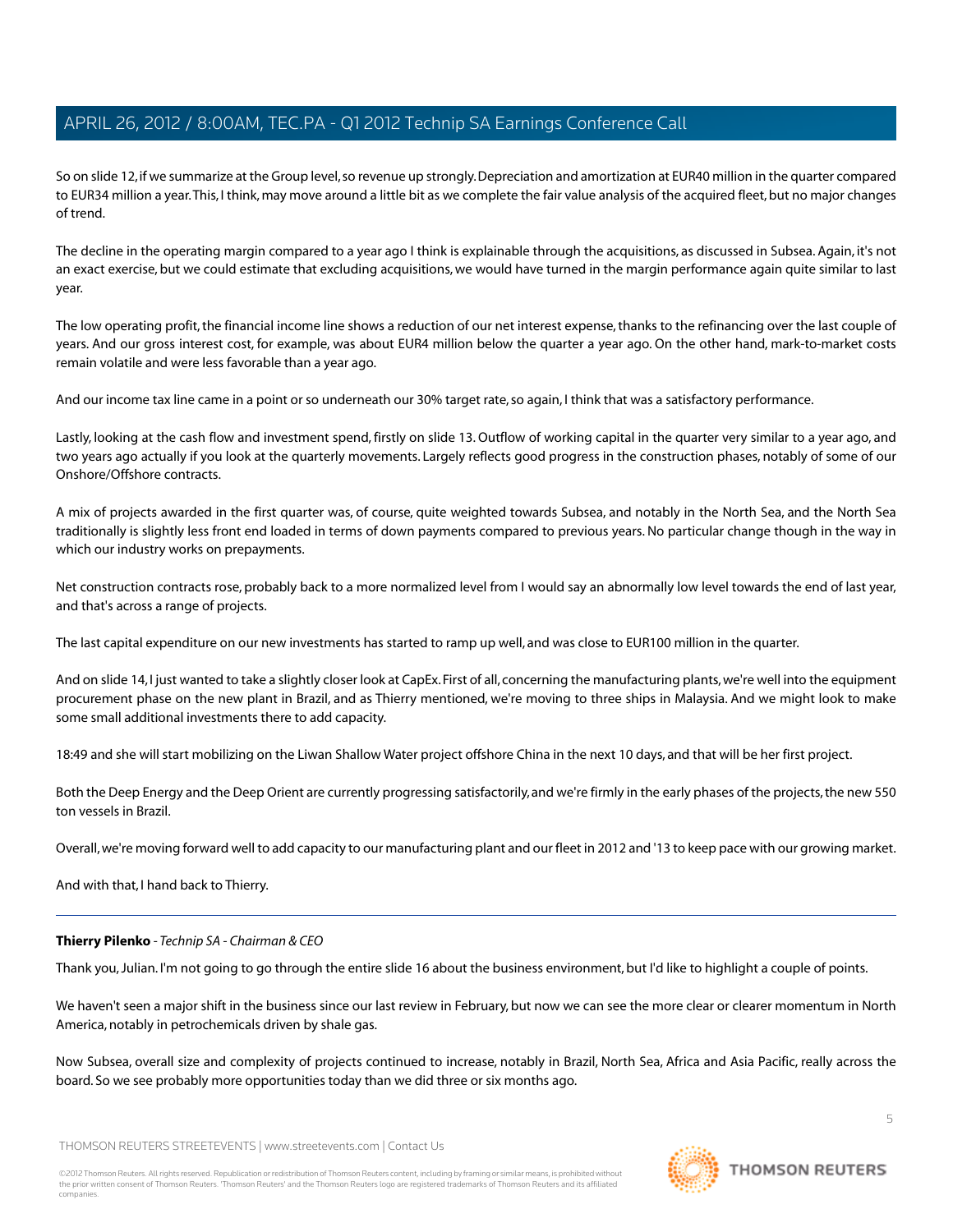The timing for individual awards can be difficult to predict, particularly downstream. But bidding continues to run at very high levels, and we continue to see a very favorable orientation of our industry, as operators' investment plans still remain very, very ambitious, and including some very large projects, both in Subsea and Onshore/Offshore.

So our recent commercial successes have actually increased our visibility with about EUR2.7 billion of additional contracts this quarter to be executed in 2013 and beyond.

And now if you look at 2012, the portion of our backlog scheduled for execution this year covers around 90% of our estimated 2012 revenue, which is in line, completely in line with previous years. So this is clearly enabling us to reiterate our 2012 financial objectives, and our full year outlook which you can see on slide 18 is unchanged.

Our Subsea and Onshore/Offshore segments are both expected to deliver revenue growth and we target operating margins of around 15% for Subsea; that obviously includes Global Industries assets and people. And between 6% and 7% for Onshore/Offshore.

So this concludes our comments, and we are now ready to answer the questions you may have.

# **QUESTIONS AND ANSWERS**

#### **Operator**

<span id="page-5-0"></span>(Operator Instructions). Ian Macpherson, Simmons & Co.

#### **Ian Macpherson** *- Simmons & Co - Analyst*

I would agree that the very strong orders were the defining aspect of your release today, and I'm just curious. You have mentioned, Thierry, that the visibility, particularly for Subsea is better than you saw at three to six months ago. How sustainable is this level of intake, vis-a-vis your capacity really, given the sizeable awards that are coming into the industry in Brazil and probably West Africa this year? How much more can you take on before you begin to get concerned about execution and internal constraints to deliver the backlog?

#### **Thierry Pilenko** *- Technip SA - Chairman & CEO*

All right. Well, first of all, Ian, we have been increasing capacity regularly and steadily for the past five years, investing in new assets, both vessels and manufacturing plants, investing in people, investing in new markets, and more recently of course acquiring Global Industries. So as you can see, we have been building differentiating capacity that will help us target some of these large contracts.

But definitely, we are now entering into a phase where we will be even more selective than before in terms of the projects that we are going to target. There are a number of projects that are on the radar screen and should be awarded between, say, 12 to 18 months, which are very large projects. I'm talking about West Africa, Brazil, Asia Pacific, possibly Gulf of Mexico.

Those projects will combine a number of assets, which generally combine both flexible and rigid technologies. And at the moment, we believe that we have the right capacity, and both in terms of assets and people to target these projects. But definitely, we are entering into part of the cycle where we will be more selective about the projects that we target.

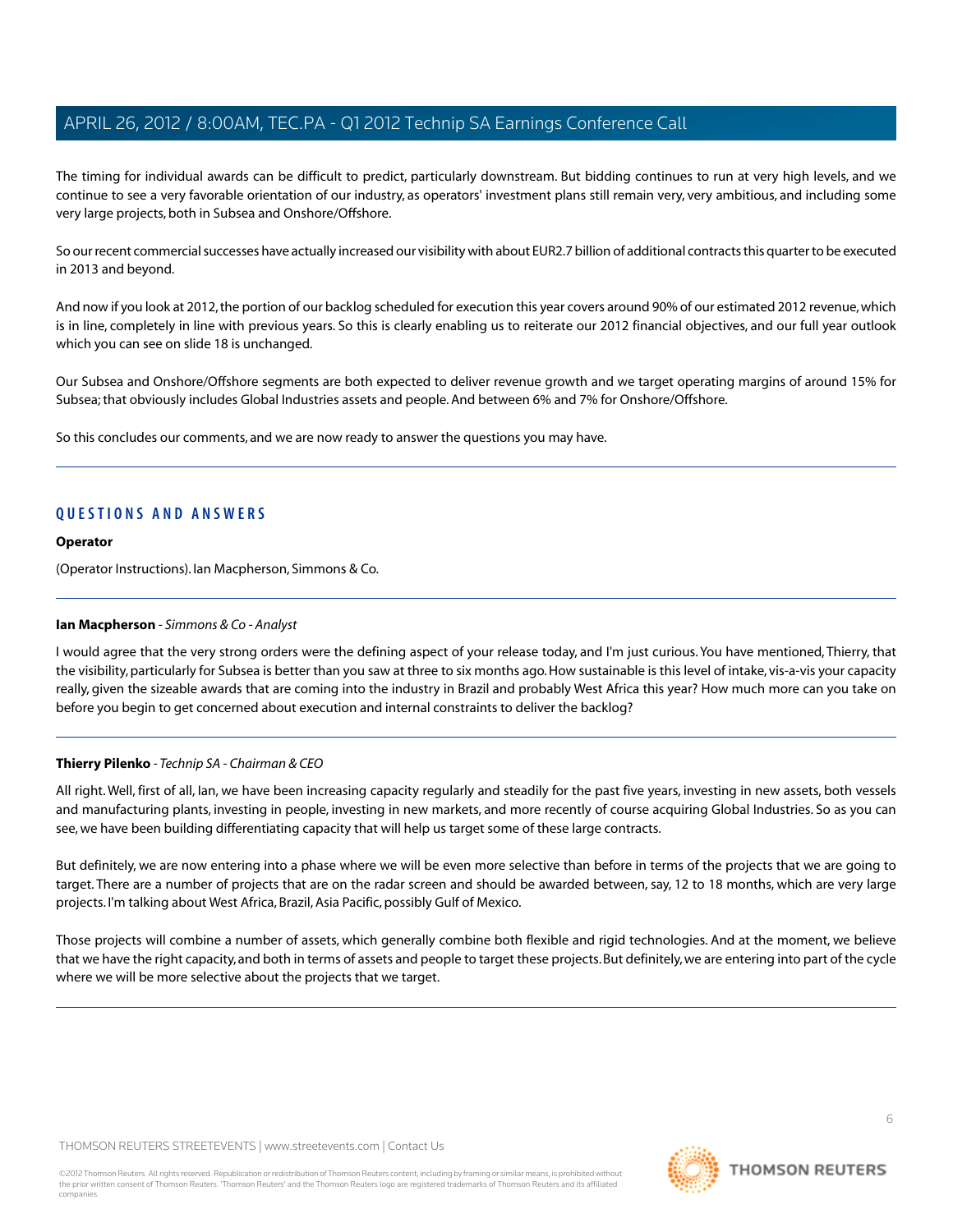#### **Ian Macpherson** *- Simmons & Co - Analyst*

Okay, thanks. And then maybe just as a quick follow-up. Can you talk about the level of commitment and utilization for the Global assets that you have today compared to --? I know you haven't revised your guidance, but it would appear that the deployment of those assets is higher than we would have guessed three months ago. Is that fair?

## **Thierry Pilenko** *- Technip SA - Chairman & CEO*

No, I wouldn't say they're higher.They're pretty much within our expectations and our plan. I'll let Julian give you maybe more color on the numbers here then [if] it's difficult to completely dissociate these assets from the rest of our fleet.

#### **Julian Waldron** *- Technip SA - CFO*

So three months ago for '12, we indicated a revenue number above [300] and a loss of [30 to 40]. I don't think there's anything that we've seen that changes that, certainly not for the worse, and at this point, not for the better either.

I think what's encouraging for us is much more the level of tendering that we have at the moment for the utilization of those assets for '13 and '14. That's very encouraging.We have customers who look at the assets under Technip ownership like that, look at the integrated project management we can bring like that as well.

So I think that's the most encouraging part of the last three months, and we see that continuing.

The integration itself, you've heard us during the call talk about S-Lay and Heavy Lift assets. Really we don't have a Global and a Technip any more. It's a full integration; it's working I think as well as we can hope.We need to continue to maintain the momentum on that, but really, so far so good.

#### **Ian Macpherson** *- Simmons & Co - Analyst*

Very good.Thank you.

#### <span id="page-6-0"></span>**Operator**

Alex Marie, Exane BNP Paribas.

#### **Alex Marie** *- Exane BNP Paribas - Analyst*

I am very interested actually in this Quad 204 project. I think this is a very large development, and it's quite unusual to see such a large redevelopment of UK North Sea assets.

So I just wanted to have a bit of color from you, and so it's on whether you see potential for similar large size redevelopments in the North Sea, and whether you imagine this trend expanding to Norwegian North Sea as well, and possibly Gulf of Mexico.

And finally, you mentioned I think in the press release that it will use several vessels from your fleet. I just wanted to see if you could be a bit more specific on the assets that you will use for this redevelopment.

Thank you.

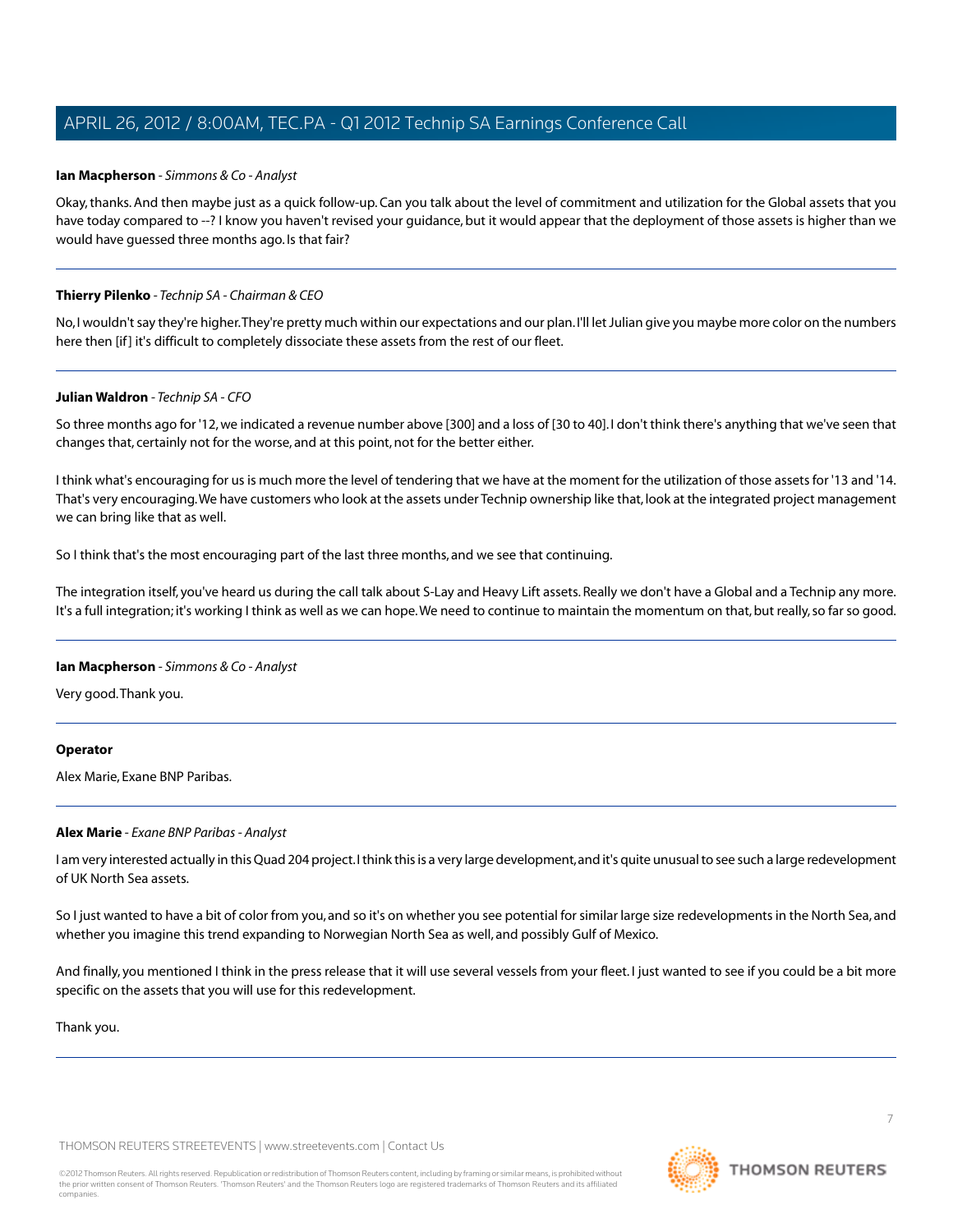# **Thierry Pilenko** *- Technip SA - Chairman & CEO*

Alex, thank you very much for this question. I think it's a very good question because what does it show? It shows that our clients are very confident about the long term and the sustainability to some extent of the environmental conditions in which these additional developments are being done. That means confidence in the price of commodities, and confidence that, let's call it life extension of fields in the North Sea, or additional extraction of the intimate reserves in the North Sea, makes good economic sense.

So we have said that for a while that the confidence was growing. If you look at the cycle in the North Sea, this is the market which is generally the most sensitive to oil price, and where projects are relatively small in general, or were relatively small.

Now we are turning into an environment which is changing. More confidence in the long term, and the need to upgrade or significantly change the production systems in the North Sea to extend the life of those fields.

And I think what is interesting is that we are probably going to see some of the majors, instead of doing what they did several years ago which was to farm out or divest fields in the North Sea, they're going to take a stronger position to themselves extend the life of these reserves.

In addition to that, you put the new discoveries, which I think given the new hopes in terms of exploration, I think this bodes well for larger projects.

Now will that expand to Norway? Absolutely. In fact, what you start to see in Norway is that they have been extremely innovative in trying to find ways to bring more energy to the fields, like the Asgard project is showing. Subsea processing, Subsea compression, bringing more energy in existing fields to try to improve ultimate oil recovery.

So we're obviously going to continue to see the small tie back projects, and so forth, and I think if you look at our order intake over the past nine to 12 months, you're going to see that it's a mix of small, medium, and now large projects in the North Sea. And this is this type of environment that we will see continuing with, if you want, an ecosystem where we will have both small players as well as larger customers that are actually either coming back or strengthening their position in the North Sea.

So certainly positive, but I would not compare that strictly to the Gulf of Mexico.The Gulf of Mexico is still pretty much in that, let's call it, not early phase, but that development phase of the Ultra Deepwater, or deep waters.

So here it's probably going to be sometime before we see these types of upgrades or replacement, but definitely, there might be some impact in maybe the shallower waters of Gulf of Mexico.

Does that answer your question?

#### **Alex Marie** *- Exane BNP Paribas - Analyst*

Yes, thank you very much.

#### **Thierry Pilenko** *- Technip SA - Chairman & CEO*

Sorry, I was not very precise about which vessels we're going to use, and generally, we don't tell the market which vessels are going to be used because we have several options. But certainly, this is going to be involving some of our high-end assets, Reel-lay high-end assets.

#### **Alex Marie** *- Exane BNP Paribas - Analyst*

Okay.

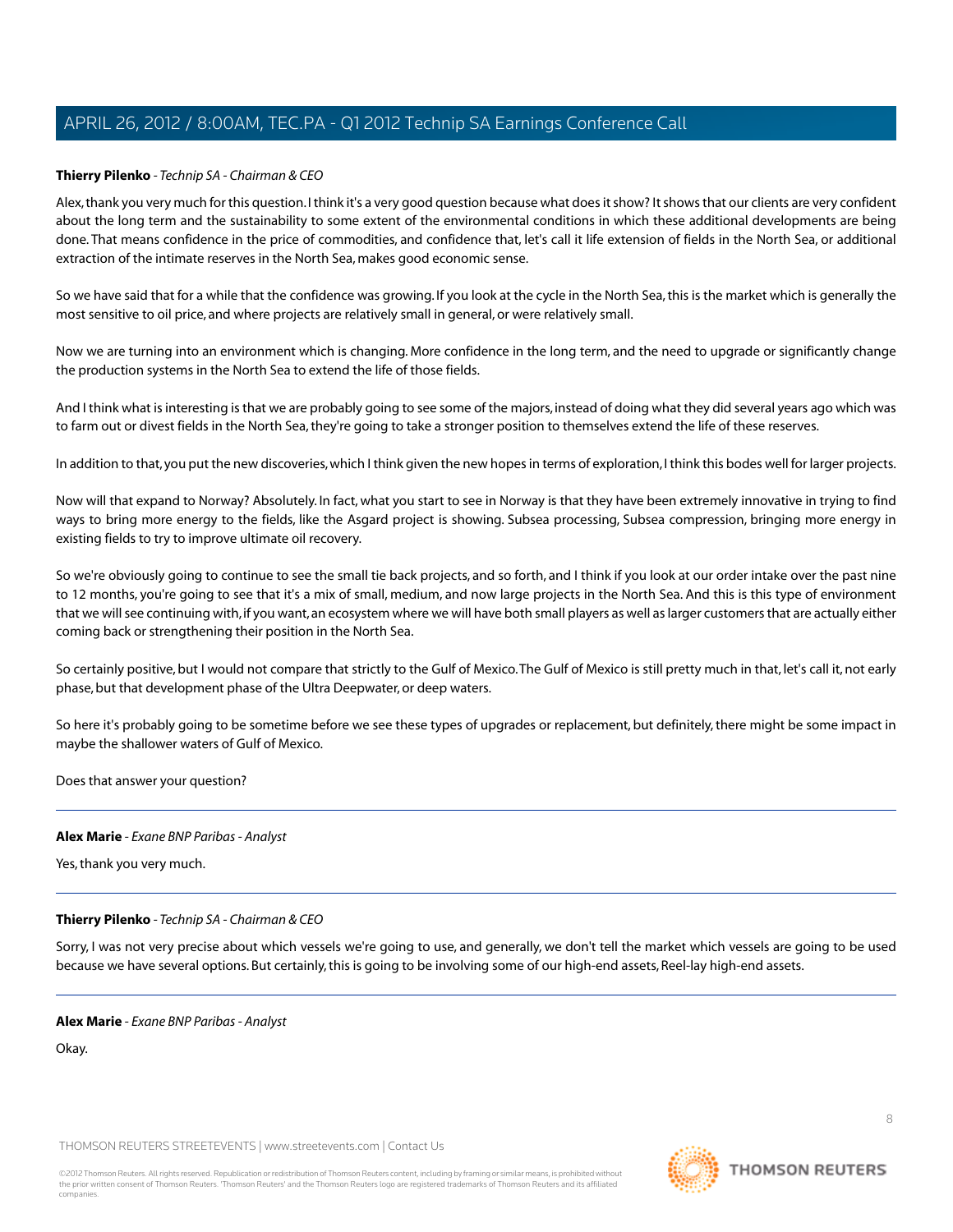# **Operator**

Phillip Lindsay, HSBC.

## <span id="page-8-0"></span>**Phillip Lindsay** *- HSBC Global Research - Analyst*

A couple of questions, please. Firstly, can you elaborate on the comment that you make about operators being concerned about resource availability? Is this specific to certain markets like the North Sea, for example, or is this more of a general trend you're now seeing globally?

Then on the timing of awards, which you -- as you say, remains difficult to predict, which I suppose is quite typical for this industry. I know you mentioned downstream, but are there any specific contracts or regions where you're seeing delays in awards coming to market?

Thank you.

# **Thierry Pilenko** *- Technip SA - Chairman & CEO*

Well, on the first question about resource availability, our two [COOs] and myself have been traveling very extensively over the past three months meeting a very large number of customers just to work on this pretty impressive order intake, but also to start to plan for the longer term. And I think if there is something that is becoming evident now is that our customers -- and I've been talking about that for a while, but now customers are talking much more openly about the type of resource issues that they may have.

And of course, the first thing that you can observe is this high demand for deepwater drilling rigs. It's very hard at this stage to get new rigs. New rigs are being built, but they're all under contract for these deepwater drilling rigs. So here. they see a potential bottleneck, so that bodes well for the drilling industry.

But as you know, we are immediately downstream from that industry, and we have started to see customers willing to move into long-term alliances. And it's not only to secure hard assets like vessels, or drilling rigs, or jack-ups, or whatever, or subsea construction vessels; it's about securing the right project management teams and the right human resources. That's why it is so important for us and for our industry in general that we stay focused on recruiting, training and retaining the right people.

How do we try to react to this additional demand is to start to form alliances with customers. And in fact, many of the contracts that we have won in the past three to six months are generally around alliances, frame agreements, things that are giving us more visibility so that we can plan better for resources. So this is truly across the board, and this is particularly true for the upstream.

Now the timing of awards that I was talking about, and I talk more about the downstream, because some of the downstream projects that we are working on at the moment, or the opportunities that we are working on at the moment are relying upon a certain level of external financing. And as you know, external financing has been a little bit more difficult to have for certain types of our customers, because the Japanese are more careful, the Europeans are extremely careful about financing, project financing. So it takes sometimes more time for certain of our customers to sanction, say, a very large petrochemical plant or a refinery.

In the upstream phase, the delays are not really coming from financing bottlenecks. They are more coming from the negotiation that is taking place between international oil companies and national oil companies, as in this better environment in general, pricing environment and profit environment, there is more negotiation between those two, and therefore, sometimes it takes more time to actually sanction projects. But this being said, there is still, as most customers are willing to move forward, you can see that the momentum for oil business is pretty strong.

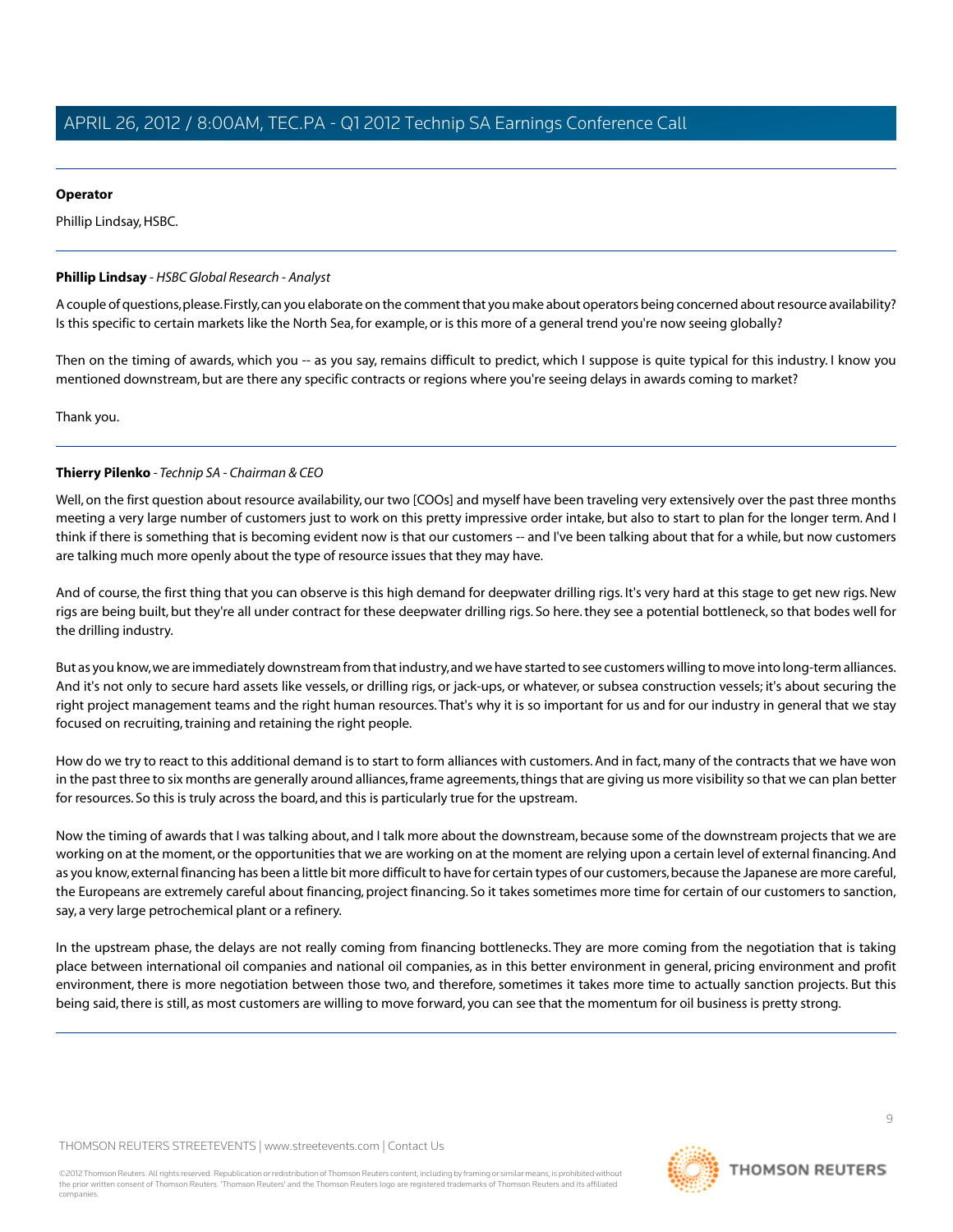#### **Julian Waldron** *- Technip SA - CFO*

If I can add a couple of comments to that. I think from our point of view, this isn't a new trend, and I think one of the things that we've tried to do in looking at order intake over the last two or three years, as it's been very difficult to predict when individual orders would fall, is to make sure that the order intake is diversified enough, and particularly go after projects which are maybe less time or less difficult to predict, even if those are smaller and medium sized.

I think the second trend, and I think others have pointed this out as well, we see a number of projects where early works will be started maybe a quarter or two before the final EPC approval is given. And a couple of the projects which have come into full force in the first quarter, including the downstream projects, we started work a quarter or two ago, those two trends I think have been around for a while and are just part of the way that we have to do business.

I think much as anything, we're just calling out for you, but I think trying to look ahead and pinpoint that a particular project will fall in a particular month, we think that's a very difficult exercise for you and us to do. So we need to make sure we're broadly based in the way that we try to take business.

#### **Phillip Lindsay** *- HSBC Global Research - Analyst*

Sure, got it. Okay.Thank you.

#### **Operator**

<span id="page-9-0"></span>Guillaume Delaby, Societe Generale.

#### **Guillaume Delaby** *- Societe Generale - Analyst*

In fact, I have three very small questions, various types of question. So first one, will there be some restructuring costs for the global industry deal following in 2012? I haven't seen any in Q1 2012, so it probably means that this integration is going very well.

Second point, I've been a little bit surprised by the low level of depreciation in Q1 given the integration of the global fleet, so if you can make one or two comments.

And also, I would like to know if you plan in the future maybe to do some share buyback in order to offset the dilution which might come from the shares which are given to employees.

Thank you very much.

#### **Julian Waldron** *- Technip SA - CFO*

We are taking some restructuring costs for global, but they're pretty small, and they're included in the operating profit from recurring activities that we report. And that will continue to be the case.The costs that we're incurring, as I say, they're not particularly great, and they're, for example, for the lease severences and things like that. So the guidance we gave at the beginning of the year took those into account, and that continues to be the case.

On depreciation, it will be a little bit of a moving feast as we go through purchase price accounting for the global assets, but for example, the 1201 was not depreciating during the first quarter because it wasn't operating. That will start in the second quarter. You'll have seen that we sold an older vessel called the Asiaflex Installer during the quarter. In fact, that had a slightly positive impact on deprecation because that was written down. So there will be some moving parts, but I don't think there's any major change in trend.

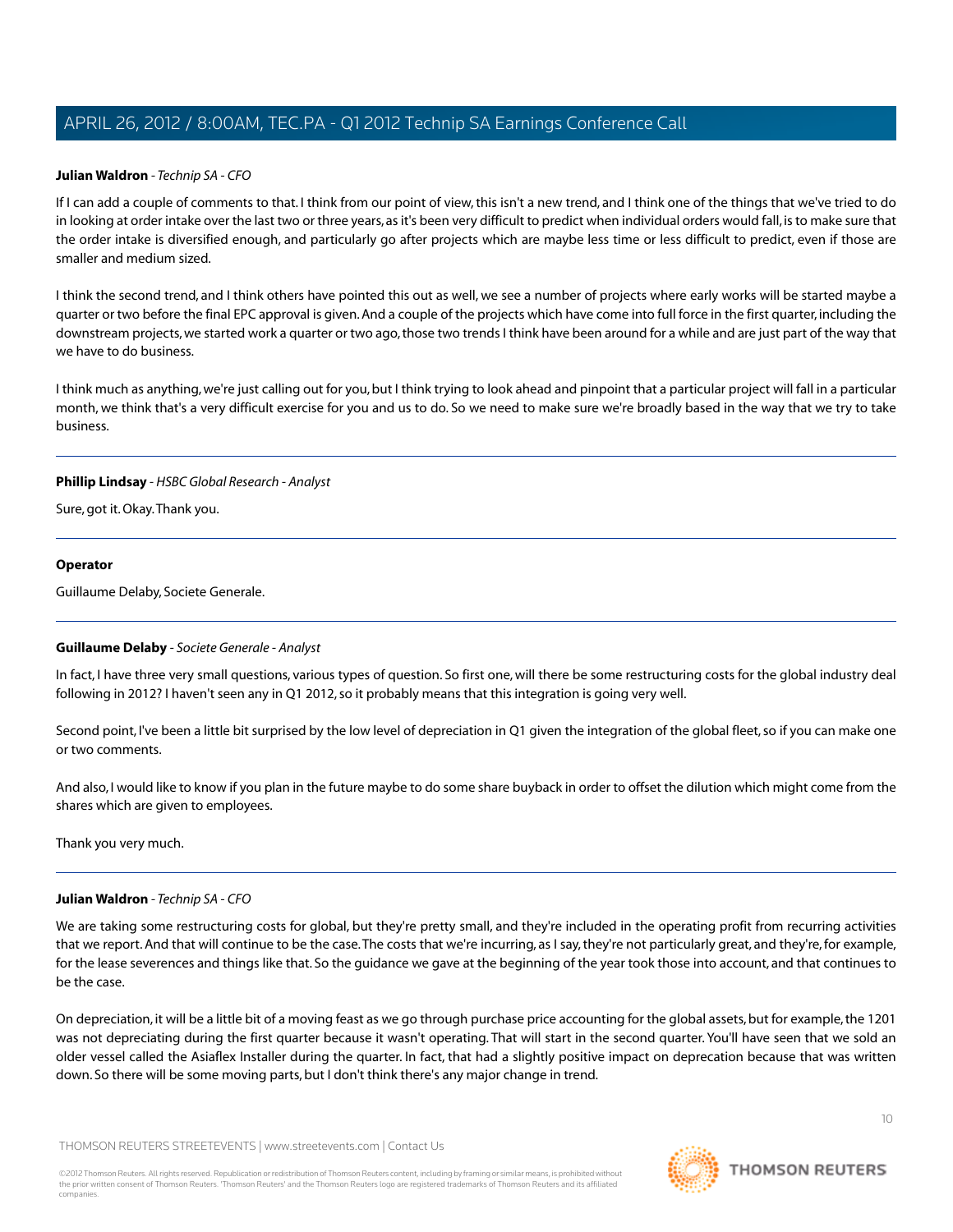As far as share buybacks are concerned, I don't think I have anything to note except some of the employee plans that we have for both options and performance shares are purchase plans rather than subscription plans, and there is from time to time a requirement to purchase stock to meet those purchase plans. And that has been the case and it will continue to be the case.Those are not that significant.

## **Guillaume Delaby** *- Societe Generale - Analyst*

Thank you.

# **Operator**

<span id="page-10-0"></span>Henry Tarr, Goldman Sachs.

#### **Henry Tarr** *- Goldman Sachs - Analyst*

Three questions. Firstly, what would the utilization of the fleet be ex the global vessels, and how do you expect utilization overall to trend through the rest of the year?

Secondly, please can you comment on margins in Subsea, particularly on the more spot market basin, so the North Sea and Gulf of Mexico? What are you signing today versus what you were signing 12 months ago?

Then lastly just in flexibles, when you move to three shifts in Malaysia, I think capacity globally will be even more or less at full utilization, with little new capacity coming on until 2014. Is that right? Are you still seeing strong demand and pricing in that segment?

**Thanks** 

# **Thierry Pilenko** *- Technip SA - Chairman & CEO*

Okay. I'm going to answer the margins and flexible questions, and Julian will answer the utilization.

The margins in Subsea, I would say compared to one year ago, we see strengthening in the North Sea.The Gulf of Mexico has never seen really, in spite of the low activity post Macondo, we have never really seen a deterioration in margins over there. So it's pretty much the same as before. So I would say the region in which we have definitely seen strengthening in margin is the North Sea.

As far as the question on Asiaflex and the flexible production, flexible umbilical production in Asia is concerned, we are now moving to what you call three shifts, or 24/7 rather. And it is true that now we are moving also much more towards flexible manufacturing. In fact, this plant started with a mix of umbilicals and flexible. Now we are going to move towards more flexible and more let's call it high-end products, because flexibles are more sophisticated products than [turbo] plastic umbilicals. So that's one thing to respond to the demand in Asia.

The second thing is we still believe there is room for improved productivity in Asia, and in Asia Flex in particular.That is an area where we've been working very hard over the past few months, and we should be able to improve the capacity just by improving productivity in that plant. And ultimately, we may be thinking, but that's probably too early to talk about it, but we may be thinking about expanding the capacity of that plant at some stage.

# **Julian Waldron** *- Technip SA - CFO*

Henry, on the fleet utilization, I mentioned in the presentation that the underlying trends were positive. I think if you just look at the ex Technip fleet, don't adjust for anything else, you'd be just about 70% utilization compared to 65% a year ago.

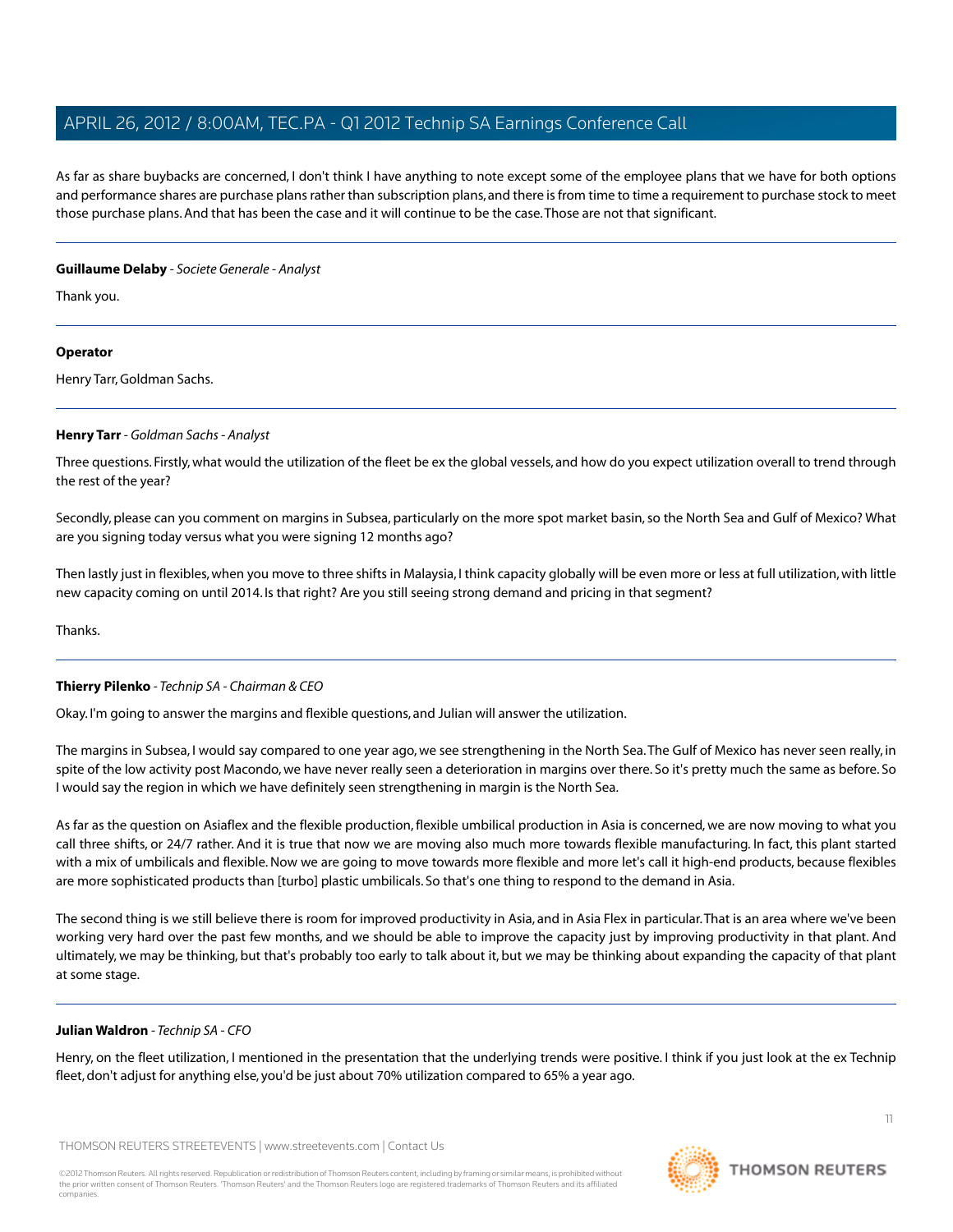# **Henry Tarr** *- Goldman Sachs - Analyst*

Okay, that's very helpful. Just one last quick thing. How much if any of the frame agreement with Petrobras for flexibles entered the backlog in the quarter on the Subsea side?

#### **Thierry Pilenko** *- Technip SA - Chairman & CEO*

It's very simple; zero.We recognize backlog in a frame agreement when we get purchase orders within that frame agreement. And this is the same for the Statoil frame agreement that we signed as well. They zero all their intake in the first quarter, so this is coming later. Okay?

#### **Henry Tarr** *- Goldman Sachs - Analyst*

Very clear.Thank you.

#### **Operator**

<span id="page-11-0"></span>Mick Pickup, Barclays.

#### **Mick Pickup** *- Barclays Capital - Analyst*

A couple of questions, if I may. Firstly, just referring back to your comments about being more selective in targeting, can I just ask about the mentality there? Is that targeting on places where you think you can get a better margin through, or is it targeting projects where you think you deliver better, it fits in with your scheduling? So just whether you're thinking being selective means you can start pricing in here.

Secondly for Julian, just on the carry-over in the North Sea, can I just ask a quick question on whether that is basically a risk that's embedded within the backlog now more that you've got in -- sorry, more backlog in the North Sea. And on that carry-over, exactly how does that work? Does that mean you're getting weather in the areas the periods when it was delayed, and now you're executing the project as expected?

And thirdly, just going back to Ian's question, if we look at your backlog, there's a lot more in Shallow Water than Deepwater. Obviously, that Shallow Water is going to continue to be strong, but if we look at the projects out there, we think the Deepwater will probably be growing. What do you really need to see before you commit to a new Deep Blue?

# **Thierry Pilenko** *- Technip SA - Chairman & CEO*

Okay.Well, I'll answer the first question.When we say we are more selective, that means we have to select projects where we will be able to have better profitability, which is the number one, and better chance to win so that we don't start targeting projects where the probability of winning is, say, less than 50%. Okay? And that's what it means.

But the main driver for the Company is profitable growth, and profitable is before growth. Of course, we are growing, but we want, and we continue to have a focus on profitability. So that's going to be the main driver; profitability and the conditions to win the projects. That's going to be the focus of selectivity.

Julian, do you want to answer other --?

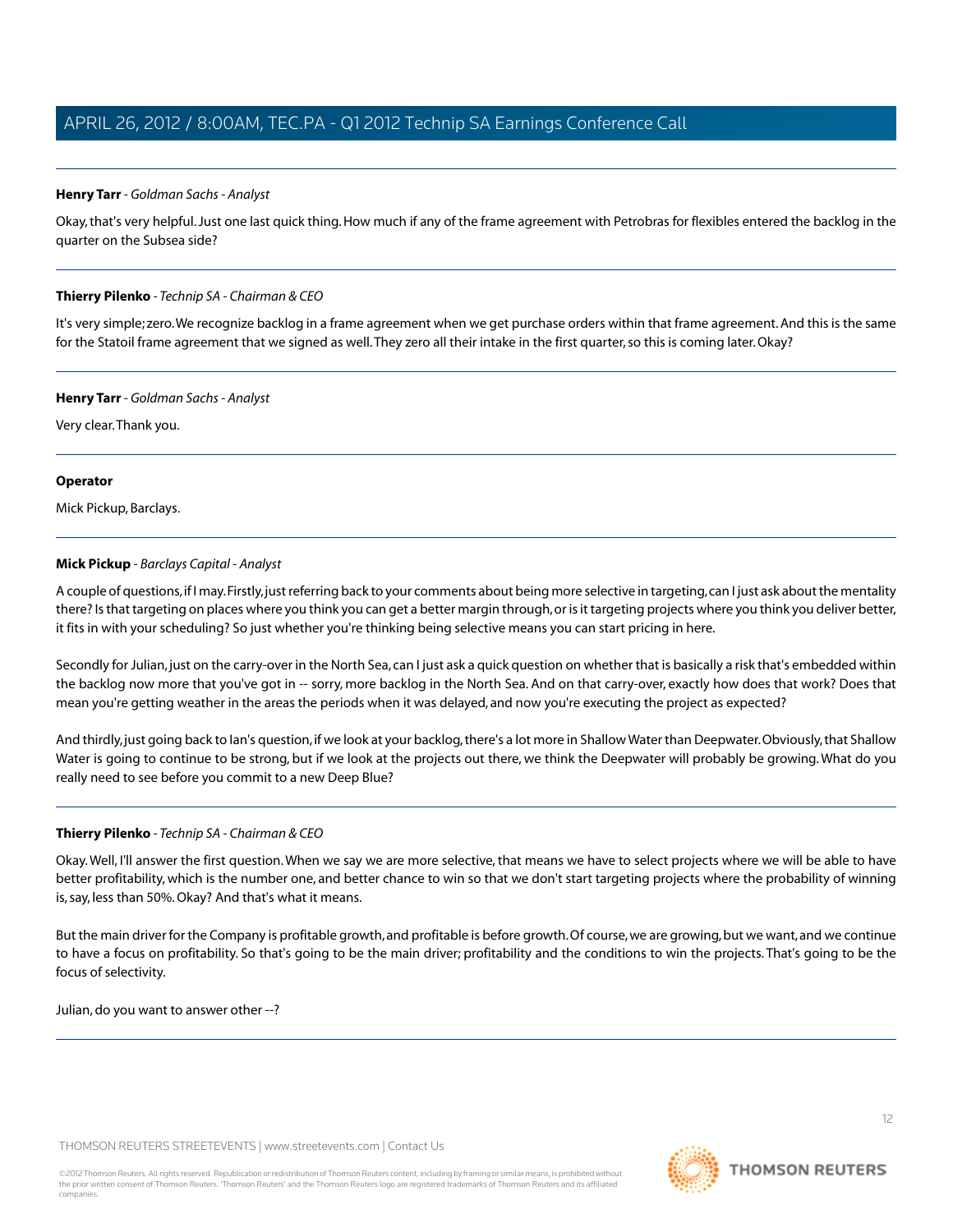# **Julian Waldron** *- Technip SA - CFO*

So carry-over in the North Sea.You'll remember -- it's a good question.You'll remember that in quarter 3, but particularly in quarter 4, we had very high vessel utilization and quite high revenue without a particular fall through the bottom line, because we were being reimbursed for the elements of [waiting] on weather.

So what we've been doing in quarter 1 is as fast as we can safely, in particularly January and February, is trying to complete the work that was held over. And I won't say that we've got through that completely, but we've got through a very large amount of what we needed to get through during January, February and early March.

So what remains to be done is relatively small in terms of vessel days.We need to finish some of the projects and tie up the formal handover to the customer. But for example, on Islay, you saw Total started producing on that I think a few days ago. So we caught up I would say as well as we could have hoped, if not a little better, during the first couple of months of the year.

Looking forwards, and I go back in part to the point that Thierry made to your first question, we need to make sure that we're being selective to take projects where we have the right assets and the right execution schedule, and that continues to be a very strong focus for us. But I don't think we look at 2012 in the North Sea and see any particular risks related to carry-over. If there are going to be risks, it's going to be new weather conditions.

And I think lastly, when you look at the order intake, Thierry mentioned it in his presentation, EUR2.7 billion of the order intake in Subsea was for '13 and beyond. If you just actually look at '14 and beyond, that was about EUR1 billion of that.

So the trend we see at the moment in order intake in all of the regions, including the North Sea, is much for later execution than creating bottlenecks in the near future. And we try, and hopefully we succeed, but we certainly try to be quite prudent in the way that we book assets for the near term, because we don't have a lot of spare capacity left, as you can guess.

#### **Mick Pickup** *- Barclays Capital - Analyst*

Yes, thanks.

#### **Julian Waldron** *- Technip SA - CFO*

Shallow water, Deep Blue? Do you want me to deal with that?

# **Thierry Pilenko** *- Technip SA - Chairman & CEO*

No, I can do that. As far as our backlog is concerned, you've seen Shallow Water increasing, but it's mostly because of platform and is several contracts, including Quad 204 in the North Sea. Now as far as Deepwater and Ultra Deepwater is concerned, we certainly are evaluating the market at the moment, and we'll probably have to make a decision before the end of the year about which way we're going to go for this market.

#### **Mick Pickup** *- Barclays Capital - Analyst*

Okay, thank you.

#### **Operator**

Fiona Maclean, Merrill Lynch.

THOMSON REUTERS STREETEVENTS | [www.streetevents.com](http://www.streetevents.com) | [Contact Us](http://www010.streetevents.com/contact.asp)

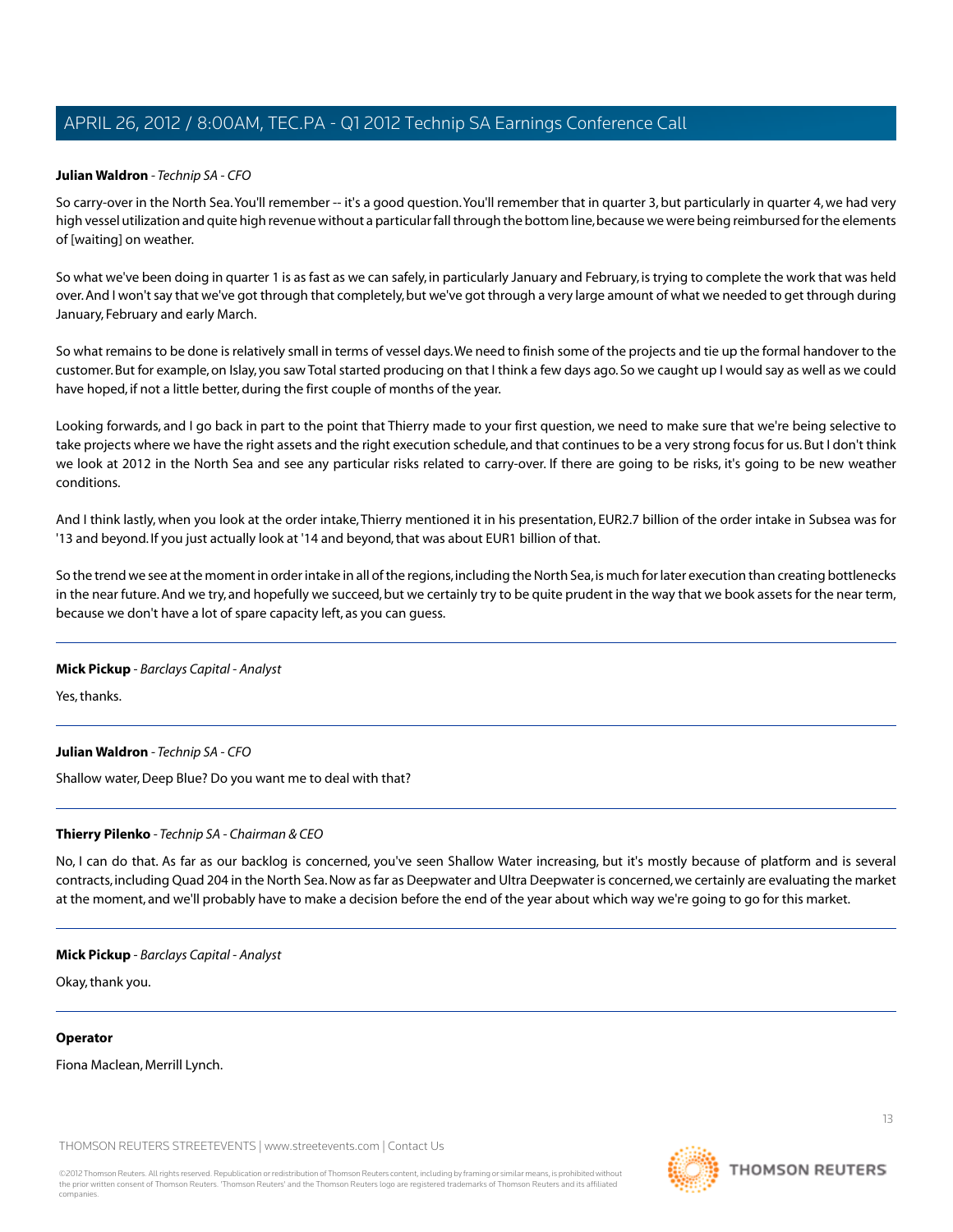## <span id="page-13-0"></span>**Fiona Maclean** *- BofA Merrill Lynch - Analyst*

I have a couple of questions about some new emerging markets. Firstly, in East Africa, could you talk about the various processes and strategy you have to start to build some local content in that region over the next few years and what type of contact you've been having with the client base there?

And then secondly, in Iraq, you've pretty much shied away from getting involved in any of the major projects in the south of the region. Could you give us some flavor as to your feeling on working in the north of Iraq around the Kurdistan regions particularly, given we're seeing a lot more interest from the major oil companies in that area?

Thank you.

#### **Thierry Pilenko** *- Technip SA - Chairman & CEO*

Thank you. Two very good questions about new markets. I'll start with East Africa. And the driver for East Africa will obviously be gas, and huge reserves have been discovered over there, and I think we're going to get even better news, more news about additional reserves in the very near future.

So in these different processes, what are clients thinking about? Well, they are thinking about LNG, of course, because the local market is virtually inexistent, and they are thinking about floating LNG. And I think these are the two types of opportunities that we will be pursuing.

Now how are we going to pursue these opportunities? The local content, I would say concerns or issues are relatively limited at this stage. They may become a major issue as Mozambique and other countries over there are going to become [higher] carbon producing countries.

But we are in contact with customers that are looking at different options, both on land and LNG, onshore LNG, as well as possibly floating LNG, and we're going to have an approach which is very similar, at the beginning at least, to for example what we did in Yemen with the Yemen LNG project where we had capacity to mobilize the right resources, speaking the right languages and -- but also the capacity to recruit and train local people to work on the construction of these plants.

So this is pretty much the approach that we are going to have, and we are already involved in FEED for clients in North America who are very keen to get into that market for the first time. And we'll probably do it also in a joint venture with one or two or more of the major LNG players. That's our current plan.

Now one thing which is very important for Mozambique in particular is to understand that this is a Portuguese speaking country.We have -- we are very lucky to have first of all more than 3,500 people in Brazil who do speak Portuguese, plus people in Angola with experience in African countries, of course. And we just opened a new office in Portugal where we are recruiting very high caliber engineers which are going to be used on projects for Brazil, for Angola, but also for Mozambique.

And so this is our plan, and our clients I think like the execution plan. So it's not going to happen tomorrow, but I think we are in a very good position there to play a big role, both on the subsea development, because there's going to be huge subsea development, possibly the platforms, and certainly the LNG plants.

Going to Iraq, well, you've heard me talk about Iraq many times over the past three years. I always say this is a country which is a mess and where we have real difficulties to keep our people in secure areas. If you look at what has happened recently with some super majors who tried to set foot in the Kurdistan areas, there have been major setbacks I don't think Iraq represents a major opportunity for Technip because it's unsafe.

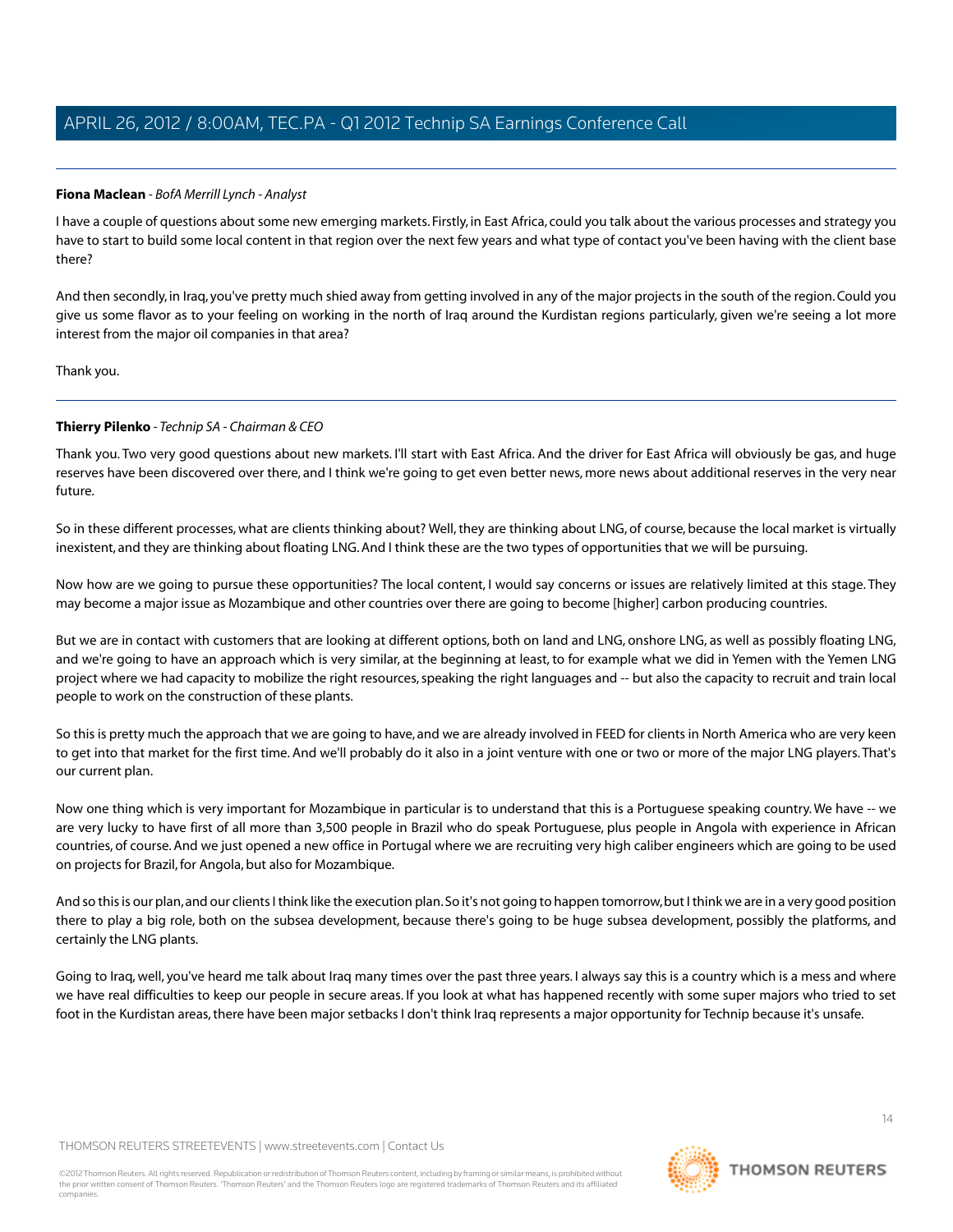Now long term, it is a country with huge reserves, and at some stage, of course, they will get their act together and we're going to have better conditions. So that's why we continue to have a relationship and doing FEEDs that we do outside of the country with minimum presence in the country.

Our services in Iraq and our track record in Iraq, although it's a little bit old now, has been excellent.We have good relationship, but the conditions are not there for us to participate in a big way to the Iraq development. We have better opportunities than Iraq in terms of EPC for our downstream business.

# **Fiona Maclean** *- BofA Merrill Lynch - Analyst*

Okay. And maybe just one follow-on question on floating LNG.There are quite a number of FEED studies that are taking place at the moment. How realistic do you think it is that we get an [FID] on a new FLNG unit in 2012?

#### **Thierry Pilenko** *- Technip SA - Chairman & CEO*

Well, I think it's pretty likely we're going to see an FID in 2012, but I can't tell you where it's coming from. A lot of our customers, with whom we've been working very closely doing these FEEDs are talking about moving forward, so I wouldn't be surprised to see an FID before the end of this year, and where Technip could be involved.

However, it may not be the same type of contractual relationship as we had with Shell as there are different models for these EPC contracts in the market. But I'm very confident that the technology is taking off.

## **Fiona Maclean** *- BofA Merrill Lynch - Analyst*

Okay.Thank you.

#### <span id="page-14-0"></span>**Operator**

We have time for two more questions. Christyan Malek, Nomura.

# **Christyan Malek** *- Nomura International plc - Analyst*

Just two questions, if I may, first, just coming back to the point around utilizations. And is there any way you could just qualitatively give us a number around your Deepwater capacity here at this level, and how much further you can go in terms of percentages, or directionally, over the next 12 months to 18 months?

And I think the second question is the framework agreements that you've set up have been very successful. How much does that lock in to your capacity? Put another way, with those frame agreements you've committed to those vessels, are committed to having their capacity of your clients. Is there any way you can give us a split of what's locked up, so to speak, and what's actually free for you to apply to new contracts?

**Thierry Pilenko** *- Technip SA - Chairman & CEO*

Utilization, Julian.

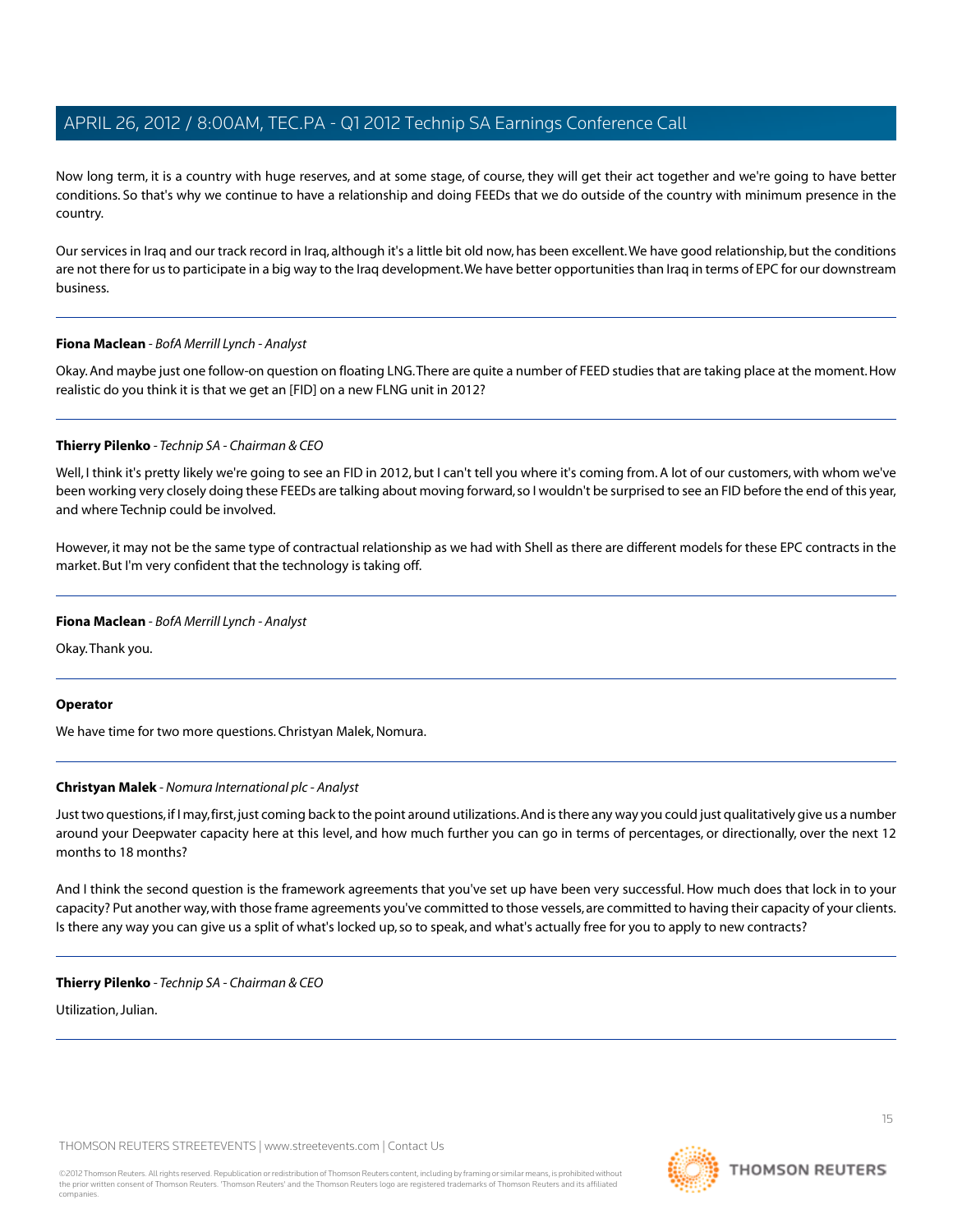## **Julian Waldron** *- Technip SA - CFO*

So Christyan, thanks for the question. I think, over the next 12 months to 18 months, we get new capacity on board, particularly in Subsea from the CapEx that we're spending. And we also have a way to go to fully utilize, for example, the G1200 and the G1201. And then, towards the end of '13, you have new vessels, the Orient and the Energy, which also come on stream at that point. So I think we have a roadmap to expand the capacity, both in manufacturing and in vessels. As far as engineering capacity is concerned, we're recruiting, as Thierry mentioned, and we need to maintain the momentum in recruiting. But our recruiting strategy has been not just to recruit in our existing centers but, for example, in places like Portugal, to look to diversify where we get highly qualified engineers from.

So we I think have a good plan in place to continue to move capacity up in line with what is a growing market. None of that will stop us continuing to be selective, prudent, and I hope with a good eye on risk in making sure that we maintain the diversification of our backlog and grow it prudently, with a focus on project execution and the focus on profitability. As Thierry says in his statement this morning, that remains very central to the way in which we want to grow our business.

On the frame agreement?

#### **Thierry Pilenko** *- Technip SA - Chairman & CEO*

Yes, on the frame agreement, Christyan, I will talk about two types of frame agreements. There are frame agreements around manufacturing, typically the Petrobas agreement that we just signed this quarter; and frame agreements around a vessel in the North Sea.

So vessel in the North Sea start with that. It's pretty hard to answer your question because we have in our model a certain number of days per year. But that could be more, that could be less, because it's a very spot market in which Statoil decides that they have such and such project, and they give you some visibility, but not complete visibility.We have an idea of how many days we're going to be using in a given year. It could be more, it could be less, and this is sport market.

Now as far as manufacturing frame agreement, I would say several things. First of all, the frame agreement with Petrobas, you have to understand it is for the [post] sold, which means the traditional field developments.These frame agreements and the orders that are going to come from these agreements, these are going to be I would say mostly for our existing factory in Brazil, and it's providing good visibility for that factory, which is going to be fully utilized.

Now in parallel to that, what we have done with Petrobas is, of course, we've been working with them in giving them visibility in our other factories. And we have, as we have already mentioned, manufactured recently several projects from our Le Trait factory in Normandy, and we have asked them to qualify our Asiaflex factory, so that for either the traditional fields or the pre-sold fields we have capacity worldwide where all these factories are going to work together to satisfy Petrobas' demand.

Now another element, of course, is the second factory in [Arsu] Brazil, where we have selected the site and we are making progress.We have already selected and ordered the key equipment. And the faster we can have this one working, the better, because we consider demand is growing.

But I wouldn't call it bottleneck at the moment. I would call it good utilization; and, again, selectivity in the projects we take, focusing on the most profitable projects. So it's fairly different dynamics now in the flexible market, compared to 18 months ago.

#### **Christyan Malek** *- Nomura International plc - Analyst*

Thank you,Thierry, and just one perhaps follow-up just very quickly.With demand very strong and the outlook only getting tighter for capacity in the [section] also for yourselves, what is stopping you from investing more today, given obviously you take advantage of the costs and the fact that you're ahead of the inflation which you will also have to take if you take the decision one year, or 1.5 years later? So what's the trigger in the decision-making process to start building out more for the Deepwater end?

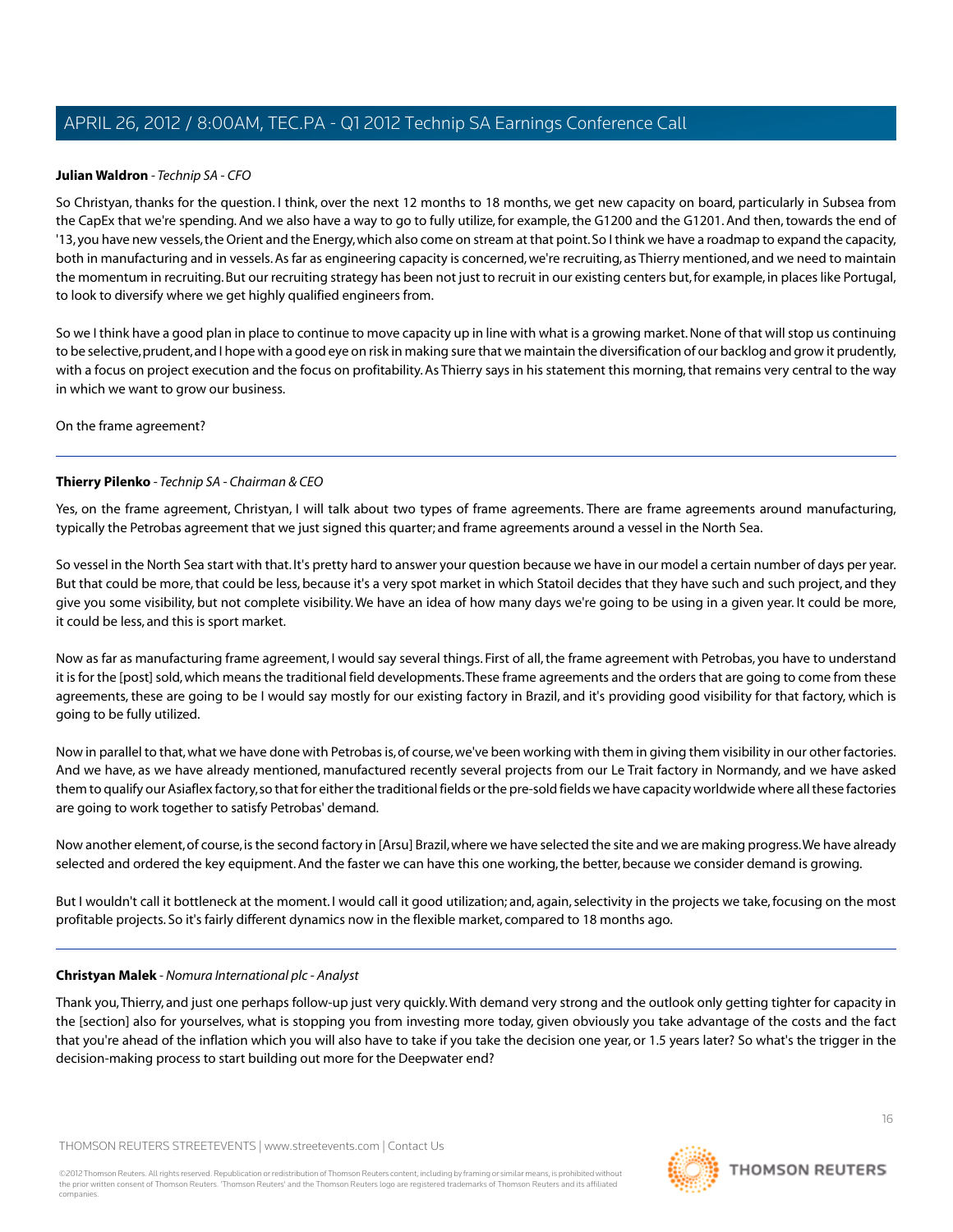# **Thierry Pilenko** *- Technip SA - Chairman & CEO*

You're talking particularly about manufacturing capacity?

# **Christyan Malek** *- Nomura International plc - Analyst*

No, sorry, installation capacity, not manufacturing. Sorry.

# **Thierry Pilenko** *- Technip SA - Chairman & CEO*

Sorry, because manufacturing, as I said, we'll have to look at how the market evolves, particularly in Asia, the demand evolves. And as we say, we have to bring the vessels that we have committed to bring to the market, first of all, including the last two PLSVs, these 550 tons that we are building for Petrobas.

We are looking potentially at participating into the next round of PLSVs for Petrobas, and as you probably know, they have issued a tender for an additional seven PLSVs. And we are looking at how we could participate to that with the right partnership and capital allocation. And as I said earlier on the call, we will -- before the end of the year, we have to make a decision about what we want to do for Ultra Deepwater.

# **Christyan Malek** *- Nomura International plc - Analyst*

Sure, thank you very much.

# <span id="page-16-0"></span>**Operator**

Jean-Luc Romain, CM-CIC Securities.

# **Jean-Luc Romain** *- CM-CIC Securities - Analyst*

Just one question.What is your view about the attribution of contracts in Russia and [Stockman] following the agreements that are [rolling] in a good direction in this country in mainly vertical framework which seems to be going in the right direction? I remember [we] were not very optimistic last time Technip talked.

# **Julian Waldron** *- Technip SA - CFO*

Jean, thanks very much for the question. I think -- I don't have a lot to say on that project specifically. I think what you read in the press is what we know, and what we read in the press. I think though it's a very good example of one of the themes that we touched on earlier. As and when it goes ahead, it's going to be a very large project for the industry, and for a number of different participants in the industry.

However, I think to build a backlog strategy on the timing of that project would be a mistake, because its timing has moved around a lot over the last two years, and past history I think tells you that, therefore, you cannot be certain when or in what form it's going to be attributed.

So it's a big project. It's out there.The reserves are clearly there to be exploited. It will happen at one point. And as and when it happens, I think we would hope to have an involvement in it. It's just very difficult to put your finger on which quarter or which month it's going to happen. And it could accelerate; it could equally I think slip further.